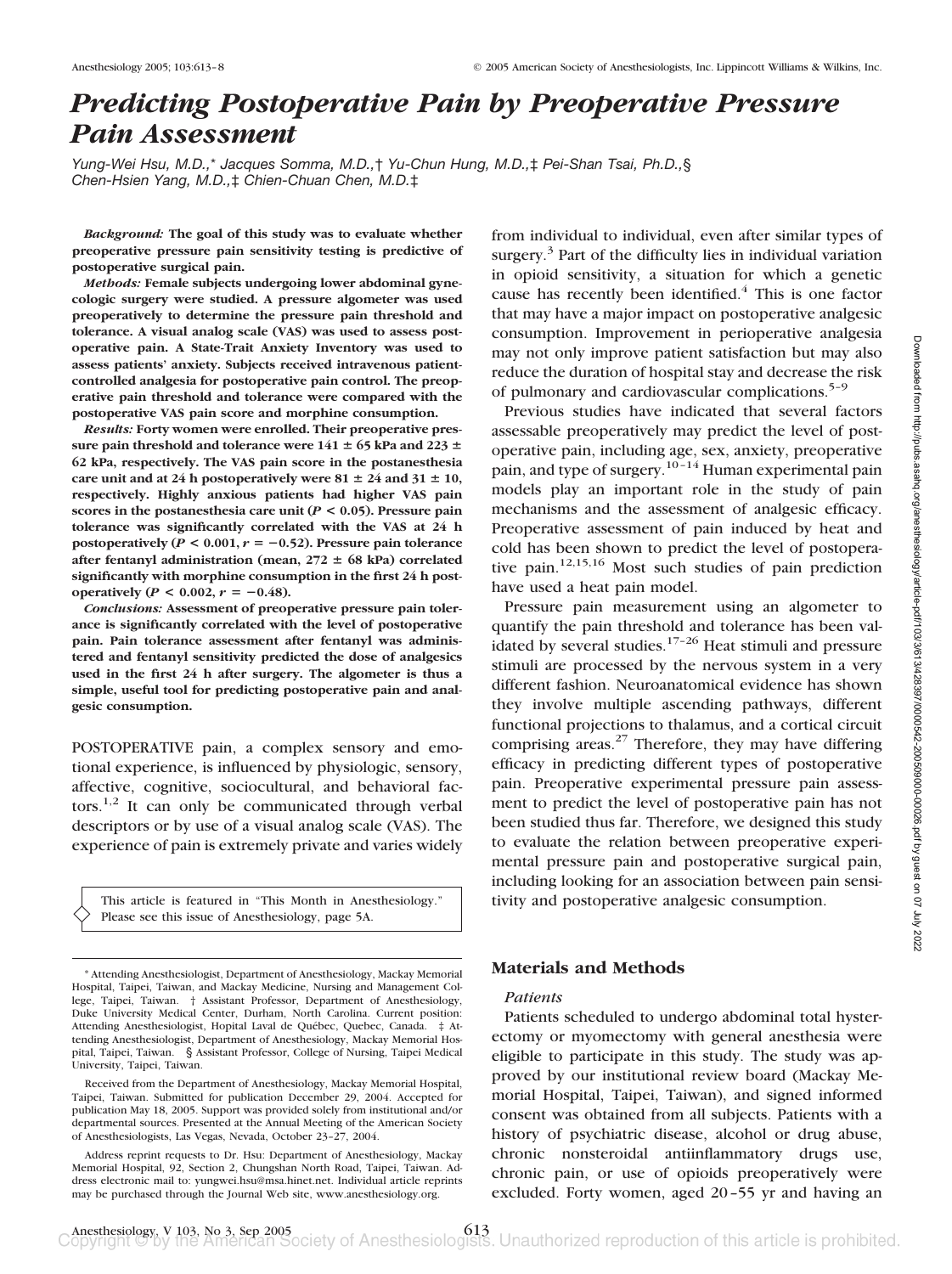American Society of Anesthesiologists physical status of I or II, were enrolled.

## *Preoperative Assessment of Anxiety*

A Chinese version of the State-Trait Anxiety Inventory (STAI) was used in the preoperative holding area to assess patients' anxiety before they entered the operating room. The STAI is a 40-item self-reported questionnaire that measures trait (20 items) and state anxiety (20 items). The latter is the transitory emotional state induced by a particular situation. For the purposes of this study, only the state anxiety portion of the STAI was used to assess preoperative anxiety. Raw scores (20–80) from the STAI were transformed to percentiles (0–100) for further analysis.28 The anxiety level was classified using the highest quartile of percentile ranks,<sup>29</sup> with  $1 =$ mildly anxious ( $\leq$  75th percentile) and 2 = highly anxious (> 75th percentile). Stratification was based on Spielberger's manual.<sup>28</sup>

# *Assessment of Pain Sensitivity*

An electronic pressure algometer (Somedic AB, Sollentuna, Sweden) was used to determine the pain threshold and pain tolerance pressure. A probe with a surface area of 1  $\text{cm}^2$  was applied to the pulp of the third finger of the right hand, and the pressure was increased at a speed of 30 kPa/s. Patients were asked to press a button on a patient-operated switch when they started to feel pain (pain threshold) and when they could no longer stand the pain (pain tolerance). The algometer recorded the pressure at each point. To familiarize the patients with the assessment method, a training session was given in the preoperative holding area. After patient was transferred to the operating room, the baseline pain threshold and tolerance pressures were recorded with the patient lying on the operating table with eyes closed. Fentanyl,  $2 \mu g/kg$ , was then administered intravenously, and the pressure pain assessment was repeated 4 min after the injection. Fentanyl sensitivity was defined as the percent increase in the pressure pain tolerance after fentanyl administration.

# *Anesthetic Technique*

Standard monitoring, including noninvasive blood pressure monitoring, electrocardiography, pulse oximetry, and capnography, was begun when patients entered the operating room. An auditory evoked potential monitor, A-Line® (Danmeter A/S, Odense, Denmark), was used to monitor the depth of anesthesia. No premedication was given because it might have interfered with the preoperative pain sensitivity testing. After completing the postfentanyl pain assessment, general anesthesia was induced with 0.5 mg/kg lidocaine, 2%, and 1.5–2 mg/kg propofol. Tracheal intubation was facilitated with 0.8 mg/kg rocuronium. After intubation, 8 mg dexamethasone and 4 mg ondansetron were given to prevent postoperative nausea and vomiting. During the operation, general anesthesia was maintained with 7–10% desflurane, 0.5 l/min air, and 0.5 l/min oxygen. No more fentanyl was given. The depth of anesthesia was maintained at an auditory evoked potential index value of 15–20 by titration of the inspired desflurane concentration in 1–2% increments. No local anesthetic was given for skin closure.

# *Assessment of Postoperative Pain*

A handheld slide rule–type VAS with values from 0 to 100 was used to assess the immediate postoperative pain as soon as the patient arrived in the postanesthesia care unit (PACU). If the patient had difficulty manipulating the VAS slide rule, she was asked to state the degree of pain using a numeric rating scale from 0 to  $100^{30,31}$  The pain assessment was repeated using the VAS 24 h postoperatively with the patient at rest in the ward. All subjects received morphine by intravenous patient-controlled analgesia (PCA) for postoperative pain control. The PCA pump (Abbott APM; Abbott Laboratories, Chicago, IL) was programmed to give a loading dose of 3 mg, a bolus dose of 1 mg, a lockout interval of 5 min, and a 4-h limit of 20 mg. The PCA pump recorded the time when the patient activated it. The number of analgesic requests (demand) made and the number of those requests that resulted in successful deliveries (delivery) were recorded. The demand/delivery ratio was used to measure the quality of analgesia.32 This detailed record was downloaded from the PCA pump to a personal computer for further analysis.

## *Statistics*

Statistical analysis was performed with SPSS software (version 11.5; SPSS Inc., Chicago, IL). Data distribution was evaluated for normality by the Kolmogorov-Smirnov test. The relation between preoperative pain threshold and tolerance and the postoperative VAS pain score and morphine consumption was analyzed with the Pearson correlation test. The Bonferroni correction was used for multiple comparisons, and statistical significance was set at  $P \leq 0.016$  when preoperative data were compared with postoperative data in the PACU and at 24 h in the ward. The Student *t* test was used to compare postoperative pain and analgesic consumption in highly anxious and mild anxious patients. Stepwise multiple regression analysis was used to determine the independent variables age, body weight, duration of operation, STAI Anxiety score, pain sensitivity, and fentanyl sensitivity that were predictive for the dependent variables VAS pain and morphine consumption in the PACU and at 24 h in the ward. Values are reported as mean  $\pm$  SD.  $P \leq$ 0.05 was considered to be statistically significant.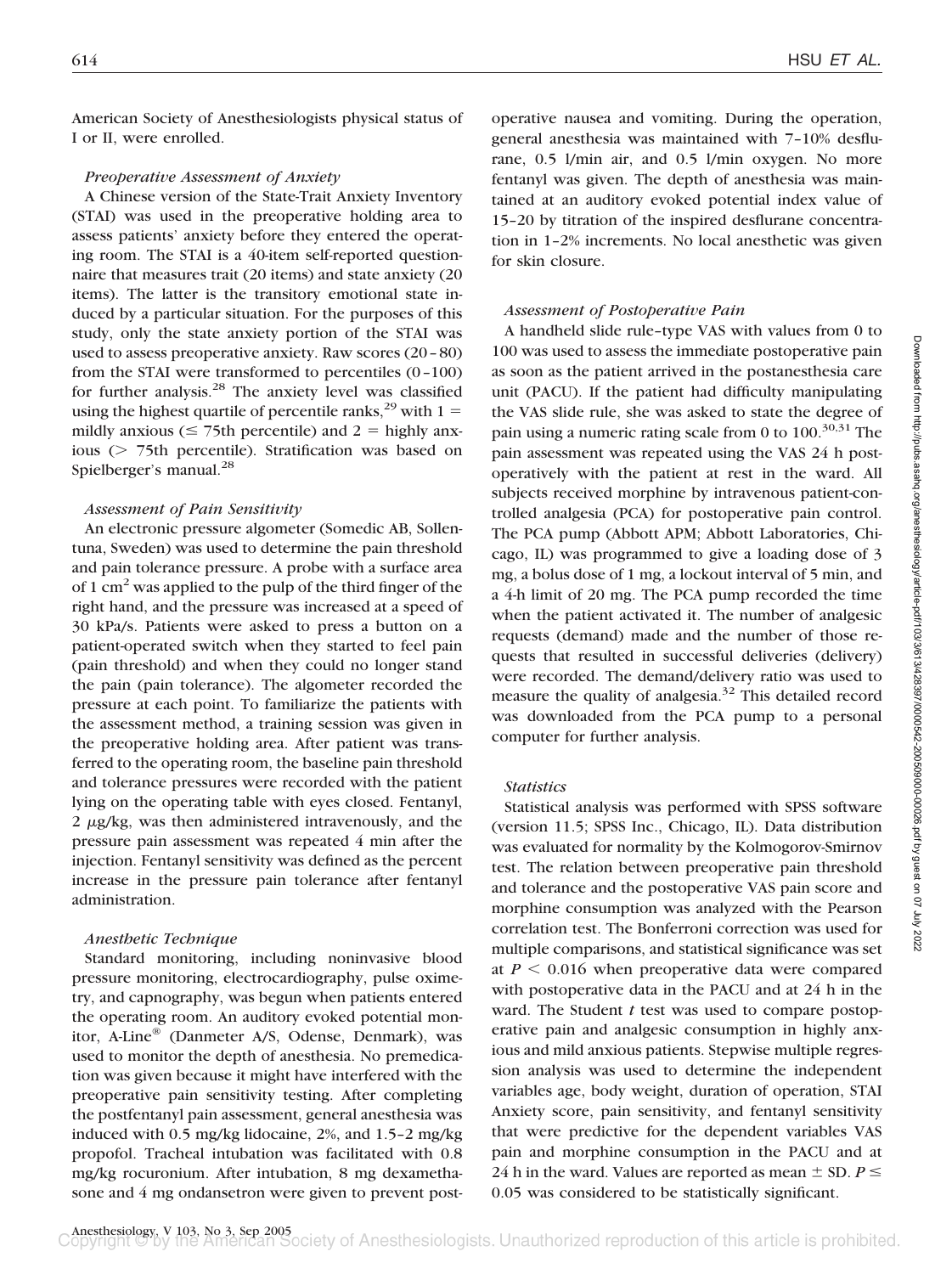#### **Table 1. Demographic Data**

|                                   | Mean $\pm$ SD | Range      |
|-----------------------------------|---------------|------------|
| Age, yr                           | $41 \pm 6$    | $23 - 52$  |
| Body weight, kg                   | $55 \pm 6$    | $46 - 69$  |
| Duration of operation, min        | $122 + 42$    | 60-235     |
| Pain threshold, kPa               | $141 + 65$    | $32 - 311$ |
| Pain tolerance, kPa               | $223 \pm 62$  | 108-354    |
| VAS pain score at 24 h            | $31 \pm 10$   | $15 - 56$  |
| Morphine consumption in the first | $21 + 6$      | $9 - 34$   |
| 24 h, mg                          |               |            |

 $VAS =$  visual analog scale.

#### **Results**

The 40 consecutive patients enrolled in this study had a mean body weight of 55  $\pm$  6.1 kg and mean age of  $41 \pm 6.2$  yr. The average operation time was  $122 \pm 42$ min, with an estimated blood loss of  $405 \pm 342$  ml (table 1). Procedures performed included either abdominal total hysterectomy or myomectomy. The incisions were made on the low abdominal transverse line. All subjects had approximately the same size surgical wound in the same location.

#### *Preoperative Pain Assessment*

The mean preoperative pressure pain threshold and pain tolerance were  $140 \pm 65$  kPa and  $223 \pm 62$  kPa, respectively. After fentanyl, the pressure pain threshold increased to 171  $\pm$  67 kPa, and the pain tolerance increased to  $272 \pm 68$  kPa.

#### *Postoperative Pain Assessment*

The VAS pain score in the PACU before morphine administration was 81  $\pm$  24. At 24 h postoperatively, it was  $31 \pm 10$ . The mean morphine consumption was  $20.6 \pm 6.0$  mg (range, 9-34 mg) in the first 24 h postoperatively.

# *Preoperative Pain Assessment and Postoperative Pain and Morphine Consumption*

Twenty-eight of 40 patients (70%) rated their pain as 70 or greater on the VAS in the PACU after emergence from general anesthesia. There was no statistically significant relation between the preoperative pain threshold and tolerance levels and the immediate postoperative VAS pain score  $(P > 0.05)$ . However, the preoperative pressure pain tolerance was significantly correlated with the VAS result 24 h postoperatively (*P* 0.001,  $r = -0.52$ ; fig. 1). Pressure pain tolerance after fentanyl administration was significantly correlated with the total PCA morphine consumption in the first 24 h after surgery ( $P < 0.002$ ,  $r = -0.48$ ; fig. 2).

# *Effect of Preoperative Anxiety Status on*

*Postoperative Pain and Analgesic Consumption*

The mean raw STAI score for state anxiety before surgery was  $49 \pm 11$ , equivalent to the 66th percentile  $\pm$ 



**Fig. 1. Correlation between preoperative pressure pain tolerance and 24 h postoperative visual analog scale (VAS) score.**

23. Of the 40 patients, 21 were classified as highly anxious, and the remaining 19 patients were classified as mildly anxious. The immediate postoperative mean VAS pain score of the highly anxious patients was  $87 \pm 25$ , significantly higher than that of the mildly anxious patients,  $65 \pm 28$  ( $P \le 0.05$ ). The highly anxious patients also had a significantly higher demand/delivery ratio than the mildly anxious patients (8.8  $\pm$  6.6 *vs.* 4.7  $\pm$ 2.6). However, at 24 h postoperatively, the mean VAS pain scores did not differ significantly between the two groups, nor was there a significant correlation between preoperative anxiety status on morphine consumption either immediately after surgery or at 24 h ( $P > 0.05$ ; table 2).

# *Preoperative Variables and Postoperative Pain and Morphine Consumption*

Multiple linear regression analysis has shown that postoperative pain in the PACU can be estimated by using



**Fig. 2. Correlation between preoperative pressure pain tolerance after fentanyl administration and morphine consumption in the first 24 h after surgery.**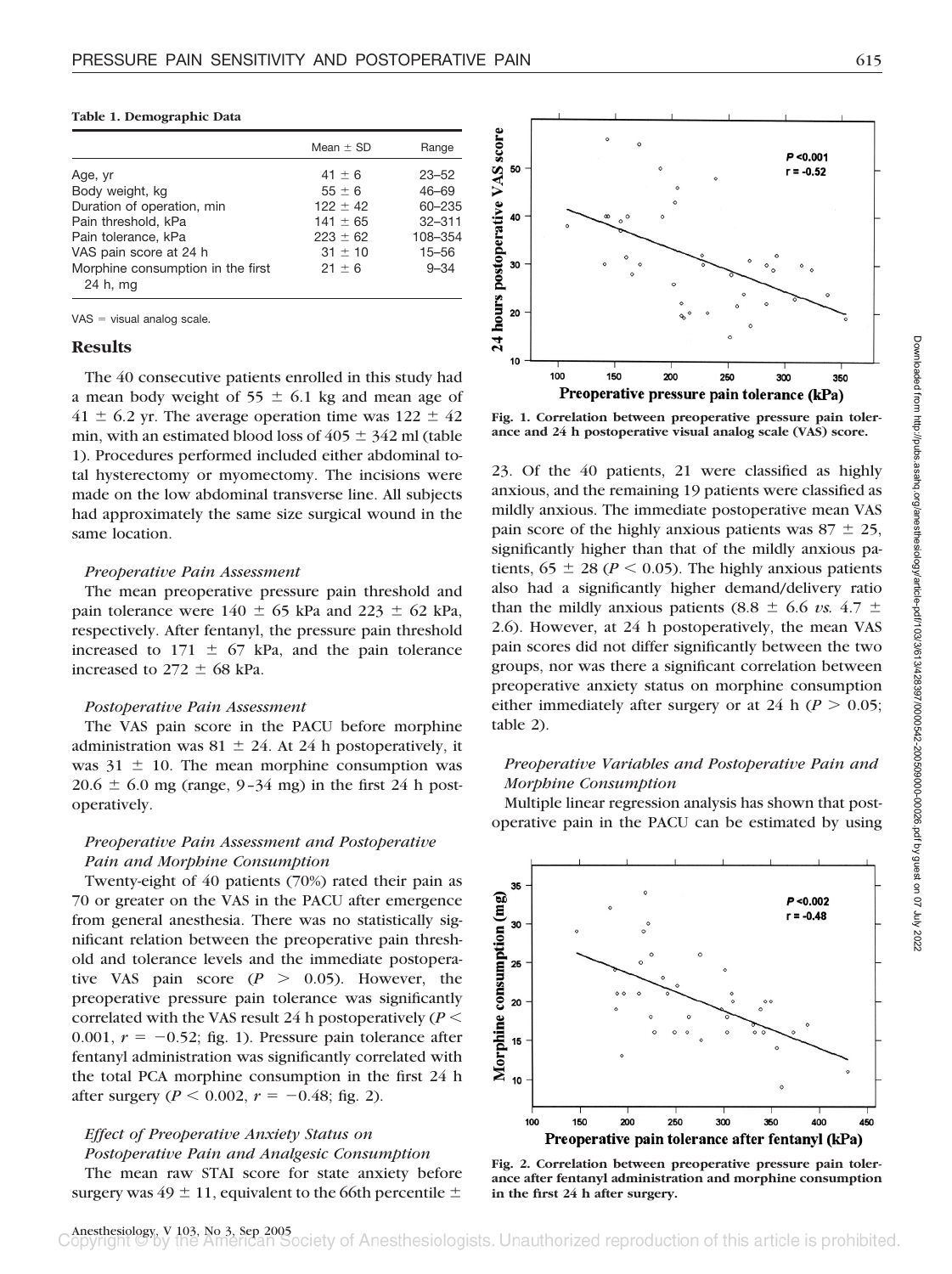|  |  |                                               | Table 2. State Anxiety and Pressure Pain Measurement, |  |
|--|--|-----------------------------------------------|-------------------------------------------------------|--|
|  |  | Postoperative Pain, and Analgesic Consumption |                                                       |  |

| Variable                                      | Highly<br>Anxious | Mildly<br>Anxious | P Value  |
|-----------------------------------------------|-------------------|-------------------|----------|
| Number of subjects                            | 21                | 19                |          |
| Raw STAI score                                | $59 \pm 8$        | $41 \pm 6$        | < 0.0001 |
| Pressure pain threshold                       | $133 \pm 66$      | $149 + 64$        | 0.43     |
| Pressure pain tolerance                       | $222 \pm 68$      | $225 \pm 57$      | 0.56     |
| D/D ratio in PACU                             | $8.8 + 6.6$       | $4.7 + 2.6$       | 0.01     |
| D/D ratio at 24 h                             | $2.9 + 4.1$       | $3.2 \pm 2.7$     | 0.83     |
| VAS score in PACU                             | $87 + 25$         | $65 + 28$         | 0.005    |
| VAS score at 24 h                             | $31 + 9$          | $32 + 12$         | 0.72     |
| Morphine consumption in first<br>hour in PACU | $7.0 \pm 1.8$     | $6.9 + 1.3$       | 0.92     |
| Morphine consumption in first<br>24 h         | $19 \pm 7$        | $22 + 5$          | 0.20     |

Values are presented as mean  $\pm$  SD.

 $D/D =$  demand/delivery; PACU = postanesthesia care unit; STAI = State-Trait Anxiety Inventory;  $VAS =$  visual analog scale.

STAI percentile rank ( $\beta = 0.67$ ,  $P < 0.0001$ ) and postoperative pain at 24 h in the ward by pain tolerance ( $\beta$  =  $-0.09$ ,  $P = 0.01$ ). Postoperative morphine consumption at 24 h in the ward can be estimated by using pain tolerance after fentanyl ( $\beta = -0.49$ ) and fentanyl sensitivity ( $\beta = -0.23$ ,  $P = 0.00006$ ; table 3).

# **Discussion**

This study demonstrates that preoperative pressure pain assessment may predict the level of postoperative pain. Our results show that preoperative pressure pain tolerance after fentanyl analgesia and fentanyl sensitivity may predict the amount of morphine consumption. We also found that patients with higher anxiety levels reported more pain in the immediate postoperative period.

Acute postoperative pain is most often caused by tissue and nerve damage, which may lead to prolonged central and peripheral hyperexcitability in the nociceptive pathways.<sup>33</sup> Human experimental pain models cannot mimic the clinical circumstance of extensive tissue damage or the emotional component of pain related to the threat of disease. However, pain models are useful in

that they generate a painful stimulus under fully controlled and standardized conditions. This allows for semiobjective investigation of an admittedly subjective experience.

Several groups have used the pressure pain model to study pain mechanisms and the effect of analgesics.<sup>17–24</sup> However, ours is the first investigation of the relation between preoperative pressure pain levels and postoperative pain. Clinical application of the pressure pain model using algometers has been validated for evaluating pain sensitivity.<sup>25,34</sup> Although different nerve fibers transmit different type of painful stimuli, such as heat, cold, and pressure, measurement of pressure has been shown to be an adequate surrogate to evaluate the results of pain-relieving modalities such as anesthetic blocks, heat, manipulation, and antiinflammatory agents as well as documenting the long-term effectiveness of treatment.<sup>25</sup> Algometers also have the advantage over heat pain or cold pain models of being portable.

To explore the relation between pressure pain assessment and postoperative surgical pain, it is necessary to control for other factors that may influence postoperative pain, such as sex and type of surgery. That is why we designed our study to include only female patients undergoing lower abdominal gynecologic surgery. We excluded patients with cancer because they have been shown to have higher preoperative anxiety than patients with benign disease. $35$ 

The VAS is the most commonly used tool in clinical research to assess pain in the perioperative period and to evaluate outcome.<sup>36</sup> In general, VAS scores of 70 or more are regarded as indicative of severe pain.<sup>30</sup> In our study, 28 of 40 patients (70%) rated their pain as 70 or greater on the VAS immediately after they emerged from general anesthesia using the short-acting anesthetic desflurane. Previous investigation has shown that the relation between increments in noxious stimuli and VAS pain scores is best described by an exponential function. $37$  It is possible that immediate postoperative pain was so severe that it skewed the distribution of VAS scores in our subjects to the right, so that we could not find a correlation between preoperative pressure pain

**Table 3. Multiple Regression Model for Predicting Postoperative Pain and Morphine Consumption**

| Dependent Variable                                                              | Predictor                                                          | Coefficient $(\beta)$           | Intercept                | $R^2$        | P Value          |  |
|---------------------------------------------------------------------------------|--------------------------------------------------------------------|---------------------------------|--------------------------|--------------|------------------|--|
| Postoperative pain<br>VAS score in PACU<br>VAS score at 24 h                    | STAI percentile rank<br>Pain tolerance                             | 0.67(0.16)<br>$-0.09(0.02)$     | 29.5 (10.7)<br>50.1(5.5) | 0.39<br>0.27 | < 0.0001<br>0.01 |  |
| Postoperative morphine consumption<br>Morphine consumption in 24 h <sup>*</sup> | Pain tolerance after fentanyl<br>Fentanyl sensitivity <sup>+</sup> | $-0.049(0.01)$<br>$-0.23(0.06)$ | 39.7(4.0)                | 0.46         | 0.00006          |  |

Values in parentheses are standard errors.

\* Morphine consumption in 24 h = 39.7 - (0.049  $\times$  pain tolerance after fentanyl) – (0.23  $\times$  fentanyl sensitivity). † Fentanyl sensitivity = percentage of pain tolerance increase after fentanyl administration.

PACU = postanesthesia care unit; STAI = State-Trait Anxiety Inventory; VAS = visual analog scale.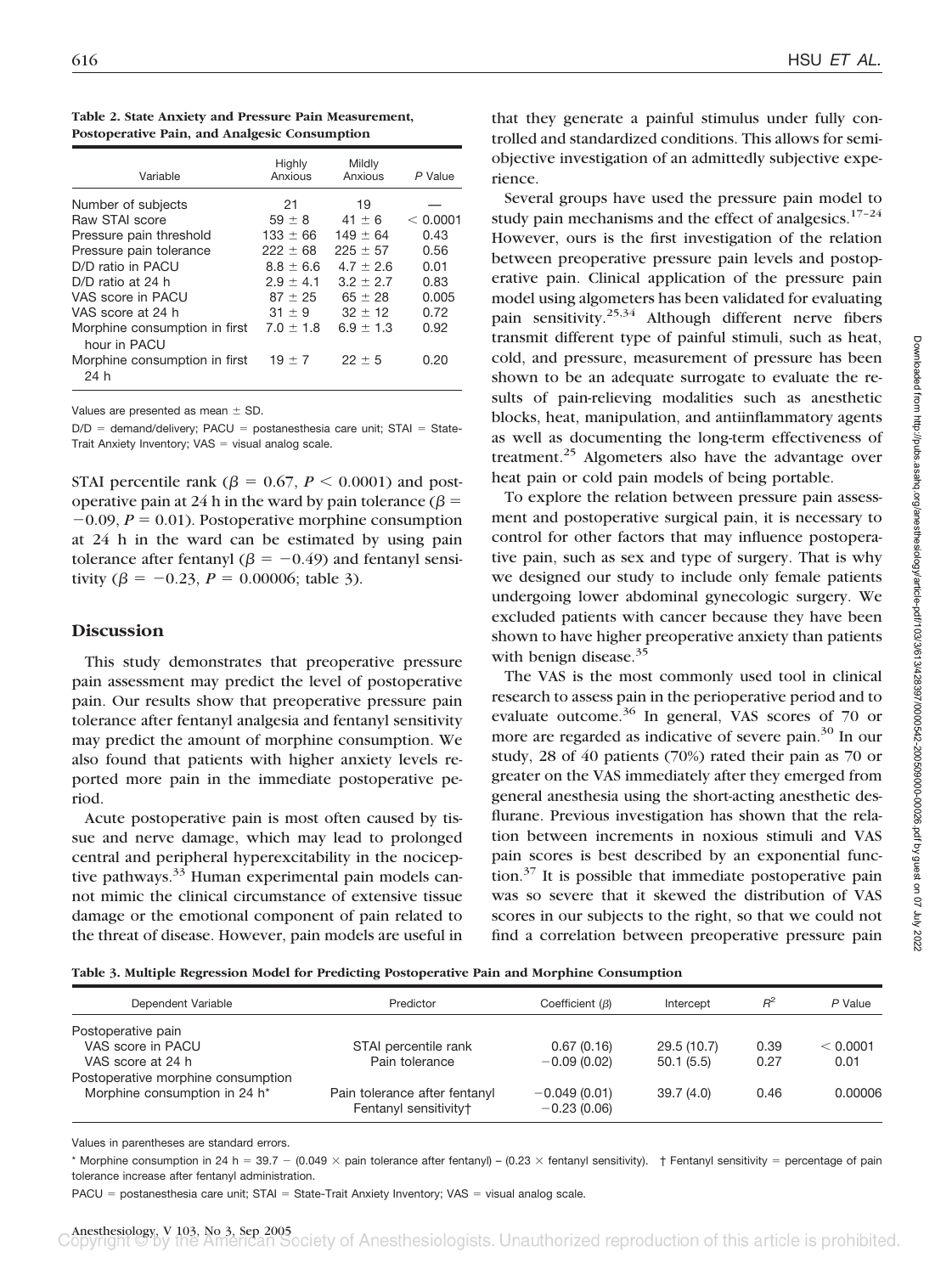assessment and immediate postoperative VAS pain scores. However, the preoperative pressure pain tolerance was predictive of morphine consumption in the first 24 h after surgery. Our results are comparable to those of Granot *et al.*<sup>15</sup> who used a heat pain model. Our study also shows that pain tolerance is more reliable in assessing analgesic effects than is pain threshold. This is consistent with previous notions that experimental pain thresholds are not increased by opioids to the same extent as is pain tolerance. The thresholds are therefore of limited utility in defining pain sensitivity.<sup>38-40</sup> Although pain tolerance is sensitive in assessing analgesic effects, it is highly dependent on the motivation of the subject. Coghill and Eisenach<sup> $41$ </sup> have suggested the use of a psychophysical rating of a fixed intensity stimulus to include in the study of pain sensitivity if devices are capable of delivering stimulus in a well-controlled fashion.

Several studies have examined the relation between preoperative state anxiety and postoperative pain, but their findings are contradictory. Some investigators have found that increased preoperative state anxiety is associated with increased postoperative pain, increased analgesic requirements, or both, $42-44$  whereas others have found no such effect.<sup>45,46</sup> Our study supports the contention that preoperative state anxiety is associated with immediate postoperative pain level. The difference in the demand/delivery ratio suggests that highly anxious patients have different coping behaviors when they experience a stressful, painful situation. Although we found that preoperative state anxiety affected immediate postoperative pain, there was no correlation with VAS pain scores 24 h after surgery. This difference may relate to where and when both state anxiety and VAS pain scores were assessed. Subjects were isolated both when they were reporting their anxiety scale in the holding area and when they were recovering in the PACU. The 24-h postoperative pain assessment was performed after they had settled back into a room in the ward. It is somewhat surprising that we found no significant differences between highly and mildly anxious groups in terms of pressure pain threshold and tolerance. However, the anxiety questionnaire was given in a different location than the pain sensitivity testing, which may have influenced the results.

Patient-controlled analgesia generally provides adequate postoperative pain control with minimal side effects. The flexibility of PCA allows patients to titrate their own opioid dose. There can be considerable interpatient variability in PCA morphine doses. Macintyre and Jarvis $47$  found up to 10-fold differences in PCA morphine consumption. Our patients' morphine use in the first 24 h ranged from 9 to 34 mg, approximately a 3-fold difference. The total dose consumed correlated with pressure pain tolerance and the reported level of postoperative pain. Although PCA is designed to be easily titrated by the patient, small changes in the dose available with each press of the button may result in inadequate analgesia. One implication of our study is that individual assessment of pressure pain tolerance might be useful in individualizing the PCA protocol, although this theory must be tested.

In conclusion, we have demonstrated that preoperative pressure pain assessment can be a predictor of postoperative pain and analgesic consumption in women undergoing lower abdominal gynecologic surgery. However, conclusions from this study should be drawn with caution because a significant part of variability cannot be explained by our model. Efforts must continue to be made to improve the pain prediction model, and whether the pressure pain model can be generalized to all surgical patients remains to be studied. We believe it is worth pursuing, because the assessment is simple to perform with an easily available, portable algometer.

The authors thank Hwe-Chu Yeh, R.N., M.S. (Research Assistant, Department of Anesthesiology, Mackay Memorial Hospital, Taipei, Taiwan), for hard work and help.

# **References**

1. Loeser JD, Melzack R: Pain: An overview. Lancet 1999; 353:1607–9

2. Melzack R, Wall PD: Pain mechanisms: A new theory. Science 1965; 150: 971–9

3. Turk DC, Okifuji A: Assessment of patients' reporting of pain: An integrated perspective. Lancet 1999; 353:1784–8

4. Lotsch J, Zimmermann M, Darimont J, Marx C, Dudziak R, Skarke C, Geisslinger G: Does the A118G polymorphism at the  $\mu$ -opioid receptor gene protect against morphine-6-glucuronide toxicity? ANESTHESIOLOGY 2002; 97:814–9

5. Schumann R, Shikora S, Weiss JM, Wurm H, Strassels S, Carr DB: A comparison of multimodal perioperative analgesia to epidural pain management after gastric bypass surgery. Anesth Analg 2003; 96:469–74

6. Gloth III FM: Principles of perioperative pain management in older adults. Clin Geriatr Med 2001; 17:553–73

7. Walder B, Schafer M, Henzi I, Tramer MR: Efficacy and safety of patientcontrolled opioid analgesia for acute postoperative pain: A quantitative systematic review. Acta Anaesthesiol Scand 2001; 45:795–804

8. Tsui SL, Law S, Fok M, Lo JR, Ho E, Yang J, Wong J: Postoperative analgesia reduces mortality and morbidity after esophagectomy. Am J Surg 1997; 173: 472–8

9. Kehlet H, Holte K: Effect of postoperative analgesia on surgical outcome. Br J Anaesth 2001; 87:62–72

10. Kalkman CJ, Visser K, Moen J, Bonsel GJ, Grobbee DE, Moons KG: Preoperative prediction of severe postoperative pain. Pain 2003; 105:415–23

11. Lynch EP, Lazor MA, Gellis JE, Orav J, Goldman L, Marcantonio ER: Patient experience of pain after elective noncardiac surgery. Anesth Analg 1997; 85: 117–23

12. Bisgaard T, Klarskov B, Rosenberg J, Kehlet H: Characteristics and prediction of early pain after laparoscopic cholecystectomy. Pain 2001; 90:261–9

13. Ozalp G, Sarioglu R, Tuncel G, Aslan K, Kadiogullari N: Preoperative emotional states in patients with breast cancer and postoperative pain. Acta Anaesthesiol Scand 2003; 47:26–9

14. Kain ZN, Sevarino F, Alexander GM, Pincus S, Mayes LC: Preoperative anxiety and postoperative pain in women undergoing hysterectomy: A repeatedmeasures design. J Psychosom Res 2000; 49:417–22

15. Granot M, Lowenstein L, Yarnitsky D, Tamir A, Zimmer EZ: Postcesarean section pain prediction by preoperative experimental pain assessment. ANESTHE-SIOLOGY 2003; 98:1422–6

16. Werner MU, Duun P, Kehlet H: Prediction of postoperative pain by preoperative nociceptive responses to heat stimulation. ANESTHESIOLOGY 2004; 100:115–9

17. Luginbuhl M, Schnider TW, Petersen-Felix S, Arendt-Nielsen L, Zbinden AM: Comparison of five experimental pain tests to measure analgesic effects of alfentanil. ANESTHESIOLOGY 2001; 95:22–9

18. Harris G, Rollman GB: The validity of experimental pain measures. Pain 1983; 17:369–76

19. Prushansky T, Dvir Z, Defrin-Assa R: Reproducibility indices applied to